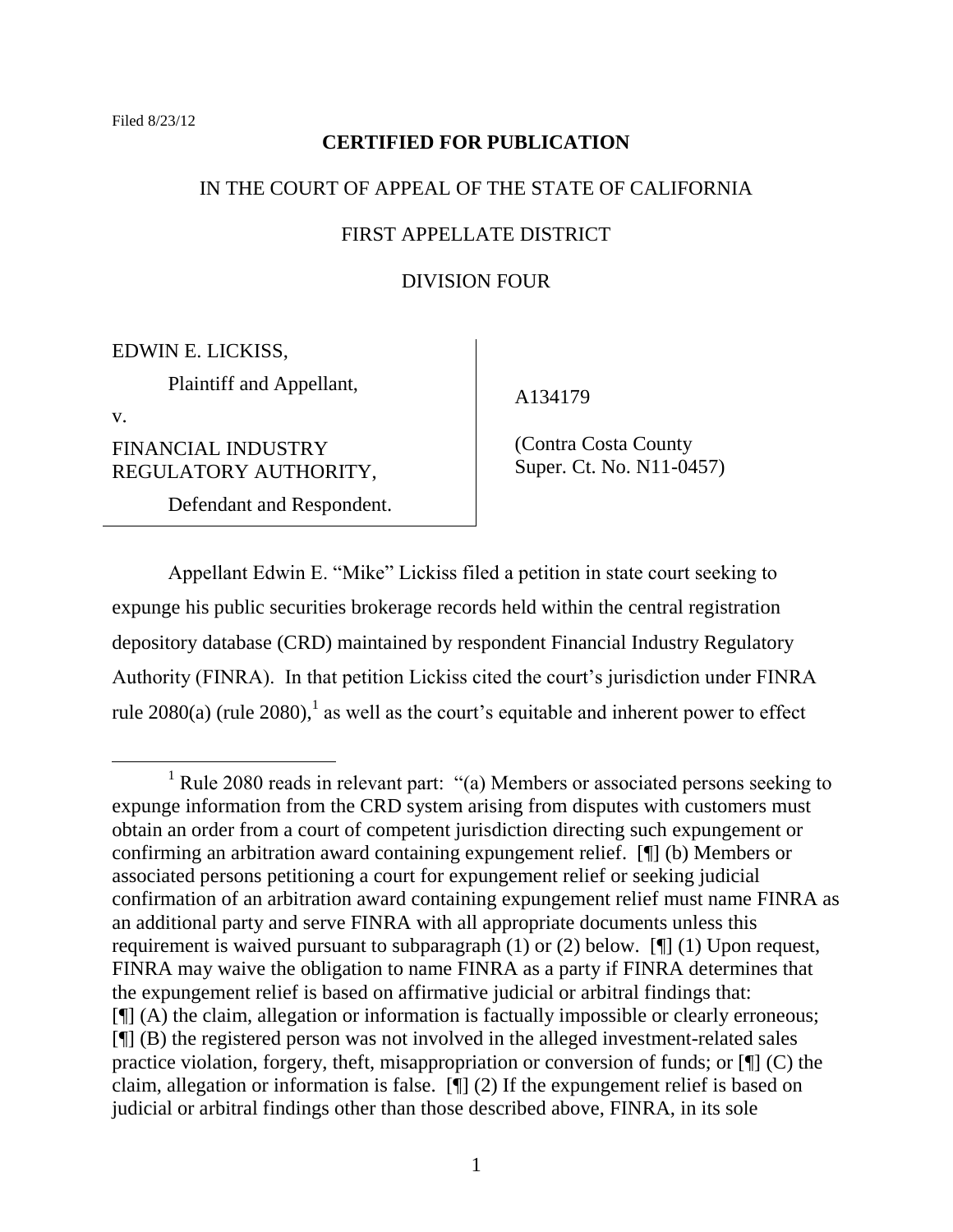expungements. Sustaining FINRA's demurrer without leave to amend and dismissing the matter, the trial court adopted the standard set forth in rule 2080(b)(1) to evaluate the petition and concluded Lickiss did not and could not plead any basis for relief under that rule.

By adopting the narrow legal criteria of rule 2080(b) as the tool for evaluating Lickiss's pleadings, to the exclusion of any consideration of equitable principles, the court failed to rule on Lickiss's claim for equitable relief. Although imperfect, that claim was not fatally uncertain. Accordingly, we reverse and remand for further proceedings.

## **I. FACTUAL BACKGROUND**

# A. *FINRA*

 $\overline{a}$ 

 $FINRA<sup>2</sup>$  is a " 'self-regulatory organization' " as defined in the Securities and Exchange Act that oversees the conduct of securities brokers and brokerage firms. (15 U.S.C. §§ 78c(a)(26), 78s(b); *Sacks v. S.E.C.*, *supra*, 648 F.3d at p. 948.) ―It is ‗responsible for regulatory oversight of all securities firms that do business with the public; professional training, testing and licensing of registered persons; [and] arbitration and mediation. . . . <sup>"</sup> [Citation.]" *(Ibid.)* 

One of FINRA's duties under the Securities and Exchange Act is to "establish and maintain a system for collecting and retaining registration information," including ―information reported in connection with the registration or licensing of brokers and dealers and their associated persons, including disciplinary actions, regulatory, judicial and arbitration proceedings . . . ." (15 U.S.C.  $\S$  78*o*-3(i)(1)(A) & (i)(5).) FINRA maintains these records in the electronic CRD database it developed in concert with the

discretion and under extraordinary circumstances, also may waive the obligation to name FINRA as a party if it determines that:  $[\P] (A)$  the expungement relief and accompanying findings on which it is based are meritorious; and  $[\n\P$  (B) the expungement would have no material adverse effect on investor protection, the integrity of the CRD system or regulatory requirements." (Rule  $2080(a)$ , (b).)

 $2 \text{ In } 2007$  the National Association of Securities Dealers, Inc. (NASD), and the member regulation, enforcement and arbitration operations of the New York Stock Exchange merged to form FINRA. (*Sacks v. S.E.C.* (9th Cir. 2011) 648 F.3d 945, 948, fn. 1.)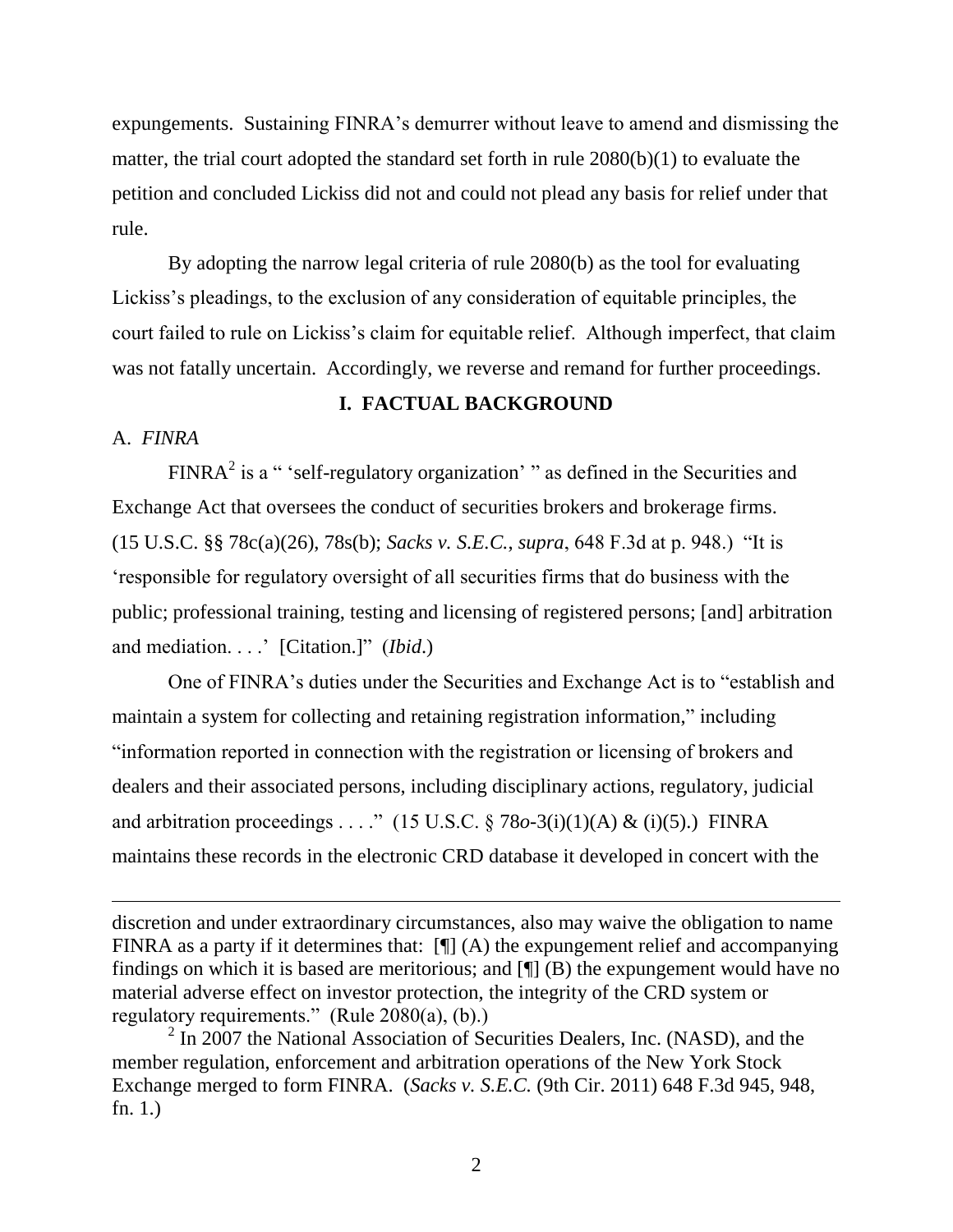state security commissions. (See *Meyers v. NASD, Inc*. (E.D.Mich. Mar. 29, 1996) No. 95-CV-75077, 1996 WL 1742619 \*1.) All broker/dealers registered with the Securities and Exchange Commission (SEC) must file their registration forms through the CRD system, along with the registration forms for their associated persons. (NASD Notice to Members 01-65 – Request for Comment (Oct. 2001), at p. 564.) These forms require reporting of administrative information on registered members as well as disclosure information, including information relating to customer complaints, arbitration claims and awards, and court filings by customers. (*Ibid*.)

FINRA has established BrokerCheck, an online application through which the public may obtain information on the background, business practices and conduct of FINRA member firms and their representatives. Through BrokerCheck, FINRA releases to the public certain information maintained on the CRD, thereby enabling investors to make informed decisions about individuals and firms with which they may wish to conduct business. This data includes historic customer complaints and information about investment-related, consumer-initiated litigation or arbitration. (FINRA Regulatory Notice 10-34, July 2010; Securities and Exchange Com., Release No. 34-62476, July 8, 2010.)

As part of its regulatory oversight function, FINRA is empowered to promulgate rules, which the SEC, in turn, must approve. (15 U.S.C. § 78s(b)(1).) Rule 2080 is one such rule, initially proposed under FINRA's predecessor, the NASD. After giving notice, receiving numerous comments and two amendments to the proposed rule, the SEC considered and approved it, finding that the rule was "designed to promote just and equitable principles of trade, and, in general, to protect investors and the public interest."  $(68 \text{ Fed} \cdot \text{Reg. } 74667 - 01, 74671 \cdot (\text{Dec. } 24, 2003)$ .) Further, the rule allowed "fact finders" and the NASD to consider all competing interests before directing or granting expungement of customer dispute information from the CRD." (*Ibid.*)

Noting that certain commenters asserted that the standards under which the regulatory body could waive participation in the court confirmation process should be applied to arbitrators through the Code of Arbitration Procedure and to NASD members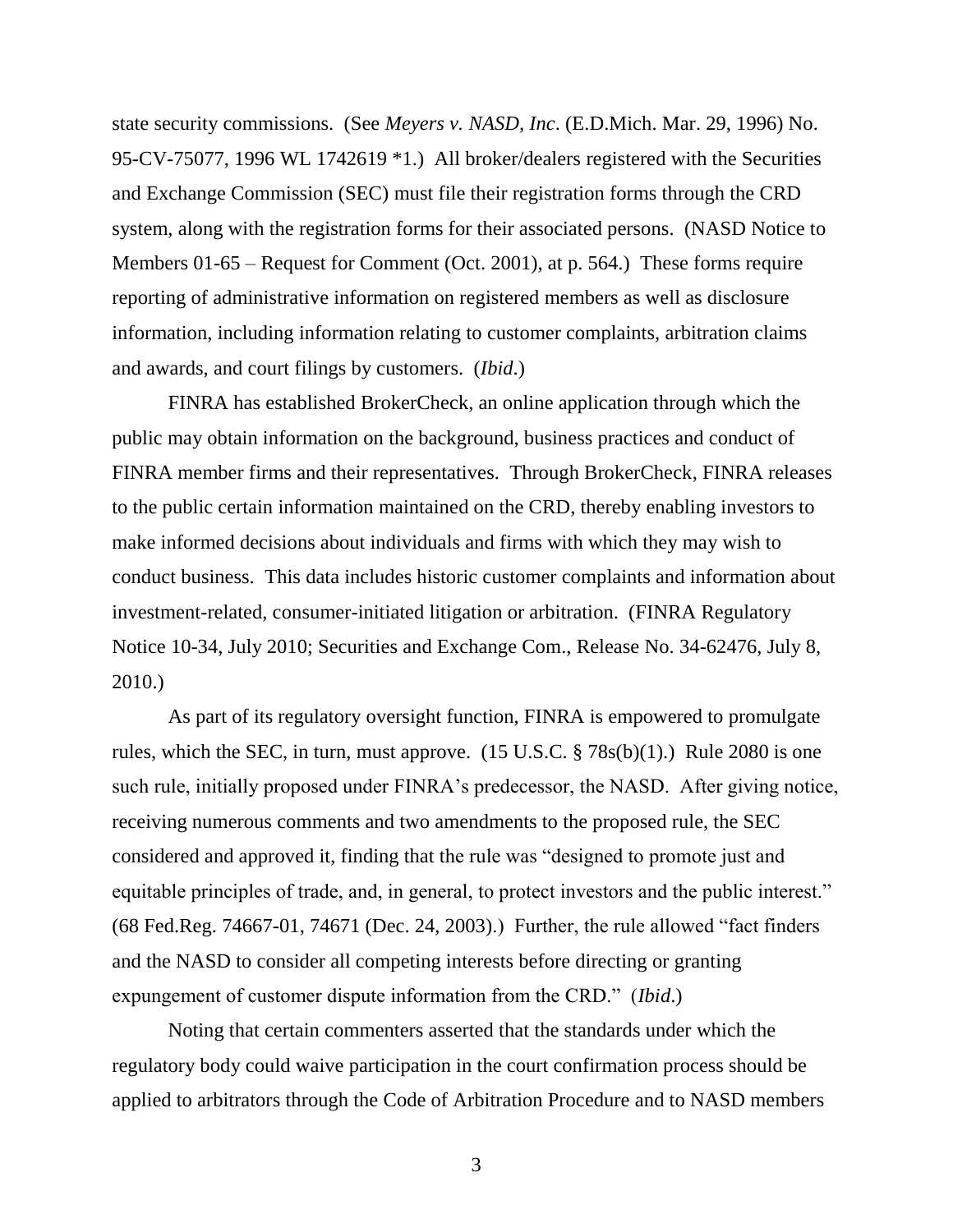seeking expungement, the SEC stated it agreed with NASD that the standards would be most effectively applied at the waiver juncture. Further, the SEC noted NASD's position on these matters, namely that "arbitrators will be aware of the standards that will be utilized with respect to the NASD's waiver of involvement, and, thus, arbitrators will indirectly consider them [when deciding an arbitration case]. . . . [Additionally,] the standards should not be applied to members directly, because federal and state courts are more than able to make the proper decisions with respect to arbitration award confirmation.‖ (68 Fed.Reg., *supra*, 74667-01, 74671.) As well, the SEC expressed its belief that "the potential involvement of the NASD at the court confirmation level will provide greater safeguards than simple application of the rule to members." (*Ibid.*) Finally, the SEC stated its view that "the proposal strikes the appropriate balance between permitting members and associated persons to remove information from the CRD system that holds no regulatory value, while at the same time preserving information on the CRD system that is valuable to investors and regulators." (*Id.* at 74672.)

#### B. *Lickiss's BrokerCheck Report and Declaration*

The FINRA BrokerCheck report on Lickiss shows 17 past customer complaints, as well as a regulatory action, filed between 1991 through 1996. According to a summary of the arbitration claims and regulatory action Lickiss provided with his moving papers, the sale of stock in Commonwealth Equity Trust (CET) was specifically named in disclosures of 13 of the 17 customer complaints. Lickiss has declared that aside from the CET customer complaints, the only other blemish on his CRD report concerned one client settlement he made after the client sustained a loss on a promissory note sold to the client by Lickiss's partner. He agreed to reimburse the client for his loss under pressure—the client was believed to be on his deathbed. However, Lickiss did not contact his broker-dealer first, a violation of FINRA rules. The client later complained to FINRA.

In his moving declaration, Lickiss stated that he began selling CET stock to clients in 1987 and continued selling through the early part of 1991, during which time CET exhibited strong financial performance, under the prudent management of Jeff Berger, Sr.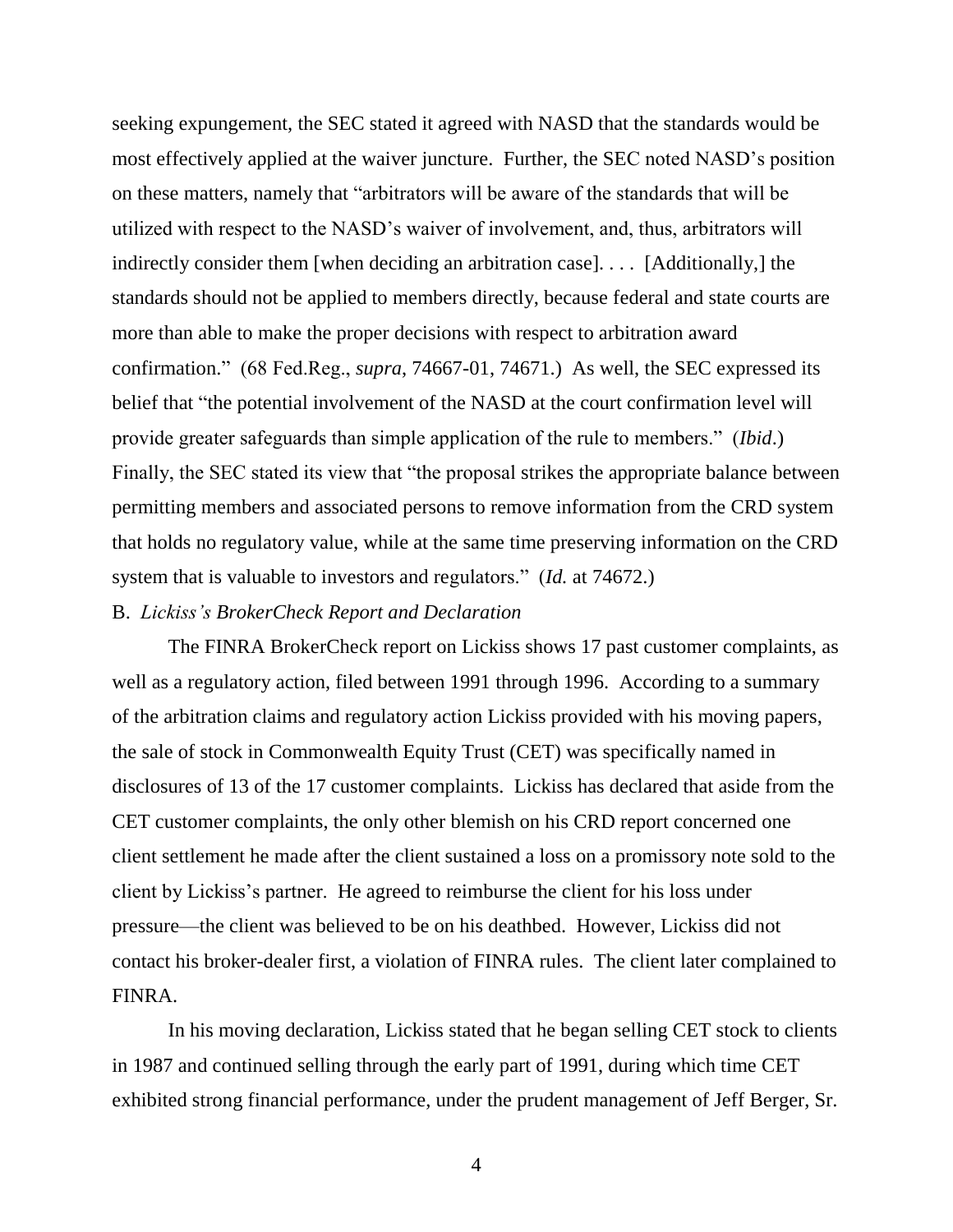Lickiss stopped selling CET stock because he became concerned about its rising level of debt, which coincided with Berger, Sr.'s death, at which time the son, Berger, Jr., took over. Berger Jr.'s company, B&B Property Investment (B&B), extracted \$7.2 million in prepaid commissions from CET around 1990. This drained liquidity from CET and weakened its financial position as California entered a recession and experienced a declining commercial real estate market. CET's share price plummeted, its stock became illiquid and the company declared bankruptcy in 1993. Meanwhile, lawsuits against B&B were settled for approximately \$1 million, and Berger, Jr. was ousted from the company.

Many of Lickiss's clients who invested in CET filed claims against him, their essence being "that the investments were unsuitable for the clients and [Lickiss] failed to disclose the risks of the stock to them."

According to Lickiss, in at least 12 of the 17 arbitration claims, clients were represented by Richard Sacks, a nonattorney who ran an "investor recovery" service in the Bay Area in the mid-1990's. Prior to this career, Sacks was the subject of over \$479,000 in securities regulatory fines and was eventually barred from the industry. Sacks's operating method was to affirmatively contact investors and incite them to sue Lickiss.

The issues surrounding Lickiss's sale of CET stock occurred more than 20 years ago, and the one regulatory matter against him resolved 15 years ago in 1997. Since then, his record has been clear, yet Lickiss attested that he suffers professional and financial hardship relating to the prior sale of CET stock because current and potential clients increasingly use the Internet to obtain his BrokerCheck history.

## C. *Litigation*

Lickiss petitioned for expungement of his CRD records, asserting that the superior court had jurisdiction "pursuant to  $(1)$  FINRA Rule 2080 $(a)$ ; [and]  $(2)$  the Court's equitable and inherent powers to effectuate expungements." He stated that the petition was grounded "upon the facts that  $(1)$  the material requested to be expunged occurred anciently, i.e., 20 or more years ago, (2) Petitioner's regulatory record has long since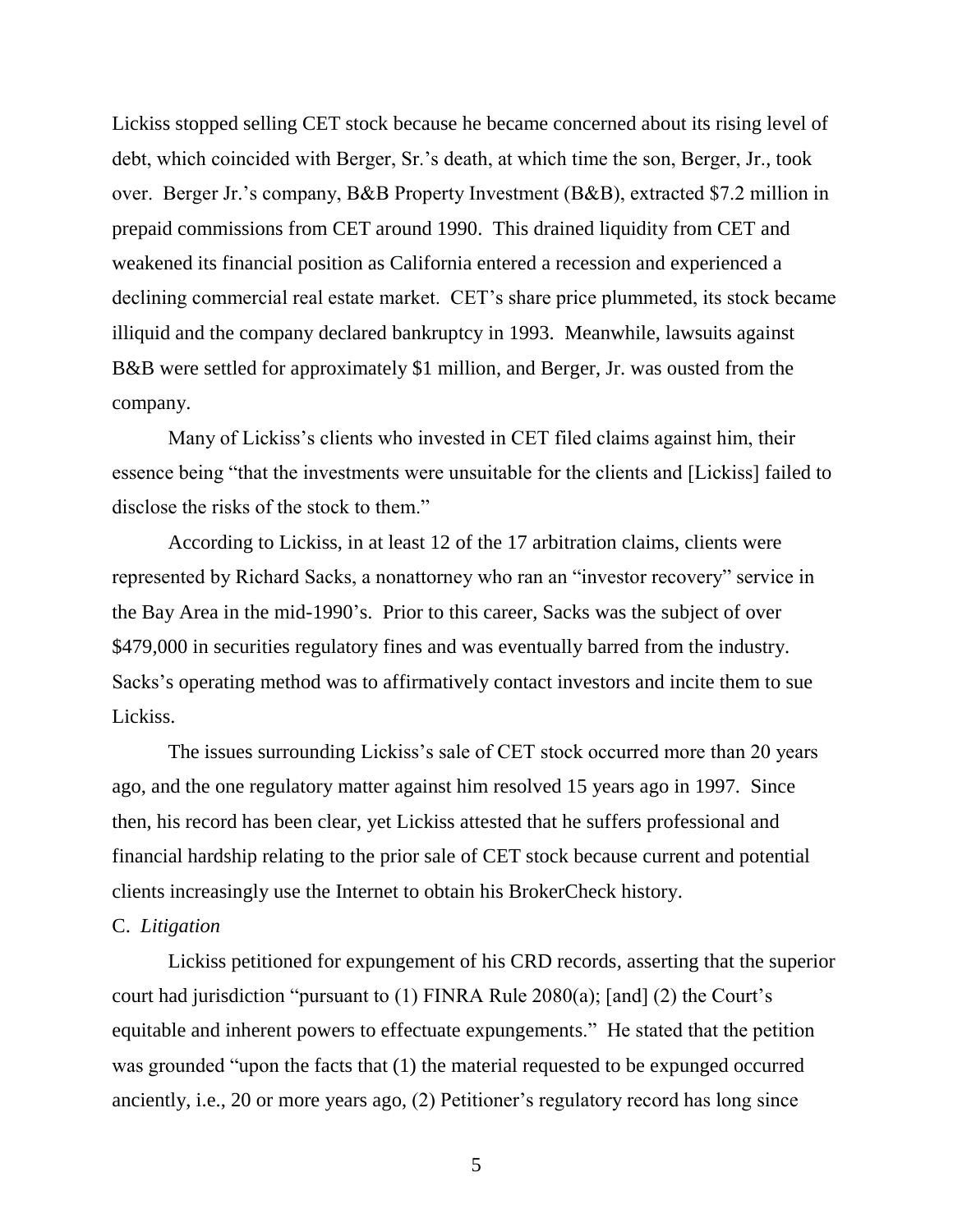been and remained clean, and (3) the material sought to be expunged was overwhelming[ly] caused by the failure of a single investment security which Petitioner brokered for nothing more than ordinary commissions and over which Petitioner had no control or influence." The petition was based on a memorandum of points and authorities and declarations of Lickiss and his attorney with annexed exhibits, including his BrokerCheck report, all of which were appended to and submitted with the pleading.

FINRA removed the action to federal court. Upon Lickiss's motion, the federal district court remanded the matter back to the state superior court, ruling that it did not have subject matter jurisdiction over the case because there is no statute, rule or regulation imposing a duty on FINRA to expunge. (*In the Matter of Lickiss* (N.D. Cal. June 22, 2011) 2011 WL 2471022 at \*1, 3.) In its unpublished order and decision, the court noted that ‗[i]mportantly, Rule 2080 does not provide any substantive standard for determining whether expungement is appropriate or required." (*Id.* at \*2.) And again: ―There is nothing in the Act, rules, or regulations that provide substantive criteria as to when expungement is appropriate. . . . [I] While FINRA rule 2080 addresses expungement, it only sets forth procedures, not a substantive duty." (*Id.* at \*4.)

Thereafter, FINRA demurred to the petition, arguing that the standards set forth in rule 2080(b)(1) should guide the court in adjudicating the demurrer, and Lickiss failed to present any evidence that would support a finding under that rule. In other words, to survive demurrer, Lickiss would have to allege that the claims were factually impossible or clearly erroneous; that he was not involved in the complained-of conduct; or the claims were false.

Opposing the demurrer, Lickiss protested that the rule 2080(b)(1) requirements did not constitute a substantive test that must be met in order to obtain expungement; rather, they amounted to a procedural option enabling certain petitioners to avoid serving FINRA with notice. In its tentative ruling, the court found for Lickiss for the reasons stated in his opposition.

However, FINRA contested the ruling, insisting that the court should apply the rule 2080(b)(1) standards to test the petition and resolve the demurrer. The court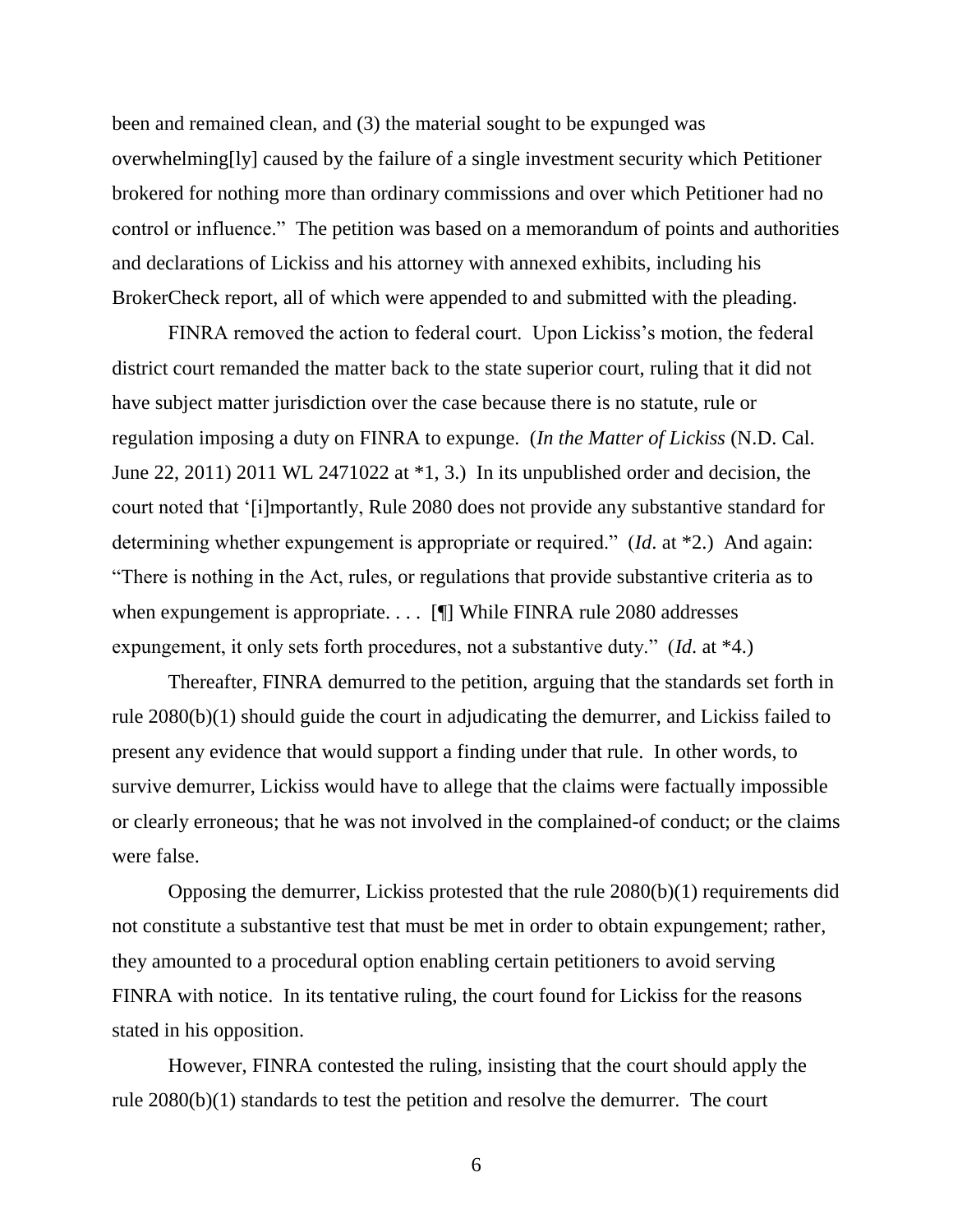indicated it vacillated on the issue and could have gone either way, but ultimately set aside the tentative ruling. The court stated it "adopt[ed] the standard set out in FINRA Rule 2080 and finds that the Petition does not state facts sufficient to constitute a cause of action because Petitioner Lickiss has failed to plead any basis which would entitle him to his requested relief of expungement under FINRA Rule 2080." This appeal followed.

#### **II. DISCUSSION**

### A. *Standard of Review*

When reviewing the sufficiency of a complaint against a demurrer, we treat the demurrer as admitting all properly pleaded material facts, but do not assume the truth of deductions, contentions or legal conclusions. As well, we liberally construe the pleading in the interest of substantial justice between the parties, affording the complaint a reasonable interpretation and reading the allegations in context. (*Arce v. Kaiser Foundation Health Plan, Inc*. (2010) 181 Cal.App.4th 471, 481 (*Arce*). Further, when the demurrer is sustained, we determine de novo if the factual allegations are sufficient to state a cause of action under any legal theory. (*Id*. at p. 482.)

Notwithstanding these well-established rules, FINRA contends that the standard of review is abuse of discretion. That test applies when we review the trial court's *exercise* of equitable powers and when the court relies on the doctrine of judicial abstention to refrain from adjudicating a suit seeking equitable remedies. (*Ho v. Hsieh* (2010) 181 Cal.App.4th 337, 345; *Arce, supra,* 181 Cal.App.4th at pp. 482, 496.) The trial court neither exercised its equitable powers nor invoked the doctrine of judicial abstention; rather, it sustained its demurrer without leave to amend upon applying the rule 2080(b)(1) standards to his petition.

## B. *The Trial Court Erred in Sustaining the Demurrer*

Lickiss maintains that the trial court erred in exclusively relying on rule 2080(b)(1) to delineate the determinants for evaluating the legal sufficiency of his expungement petition. Instead, the court should have turned to well-established principles of equity to evaluate the petition. FINRA counters that no other standard was offered; the rule 2080 standard articulates the SEC's balancing of interests at stake in the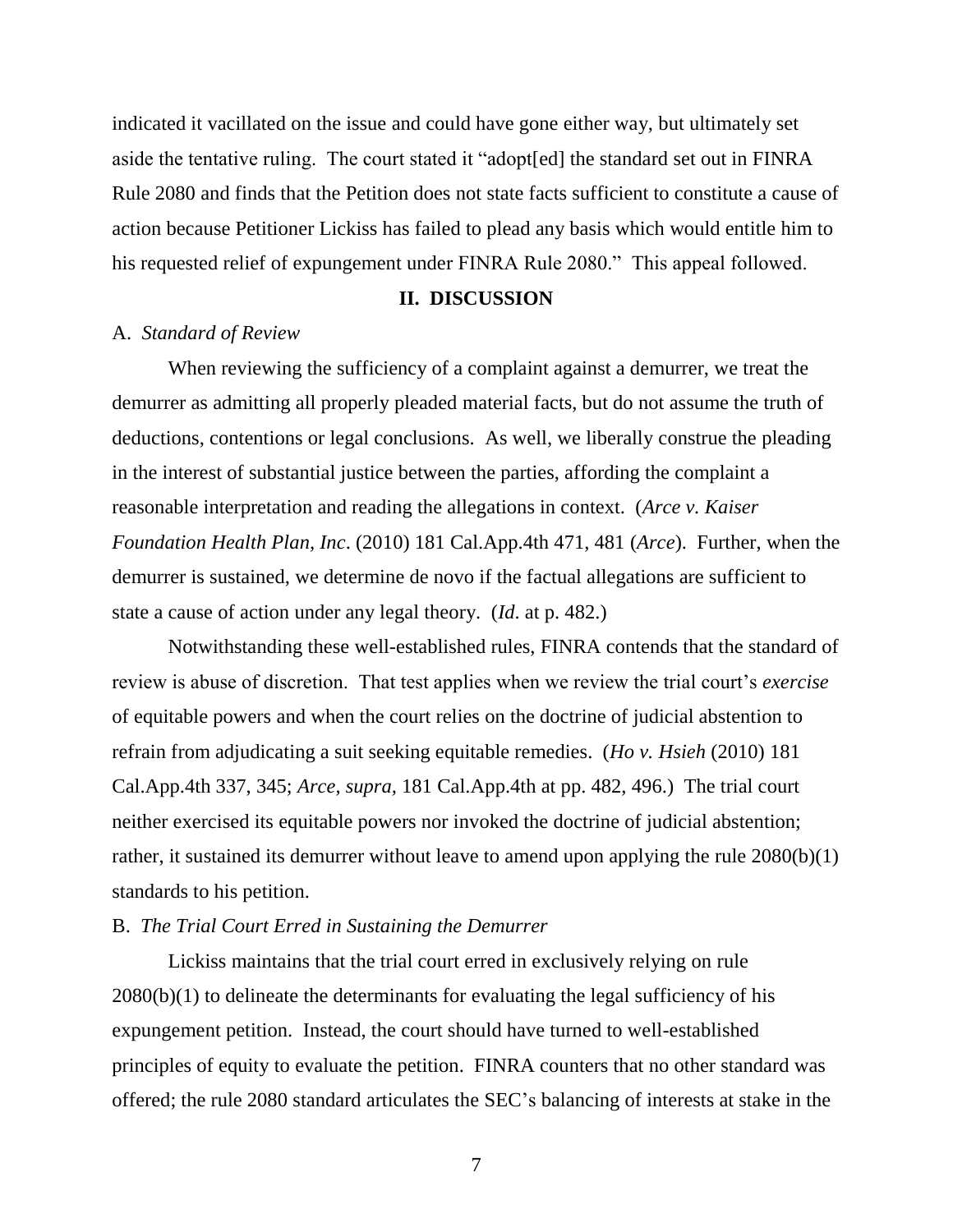case; and in any event, the trial court did not abuse its discretion in applying those standards. Further, FINRA claims the petition fails for uncertainty.

Initially overruling FINRA's demurrer, the trial court changed its mind and embraced the very narrow rule 2080(b)(1) procedural criteria for waiving FINRA's participation in an expungement proceeding as the sole basis for pleading substantive entitlement to expungement. Since Lickiss did not plead any basis fitting those narrow criteria, the court sustained the demurrer, while also acknowledging that it could have gone either way.

Had Lickiss merely petitioned the court for expungement relief under rule 2080, without also invoking the court's equitable powers, that might be the end of the matter. However, Lickiss explicitly invoked those powers.

## B. *Guiding Principles*

Equity aims to do right and accomplish justice. (*Hirshfield v. Schwartz* (2001) 91 Cal.App.4th 749, 770.) " Equity or chancery law has its origins in the necessity for exceptions to the application of rules of law in those cases where the law, by reason of its universality, would create injustice in the affairs of men.' [Citation.]" *(Ibid.)* Equity therefore will assert itself in situations where right and justice would be defeated but for its intervening. (*Ibid.*) The equitable powers of a court are not curbed by rigid rules of law, and thus wide play is reserved to the court's conscience in formulating its decrees. These powers are broad enough to address novel conditions and meet the requirements of every case. (*Id*. at pp. 770-771.) In other words, equity recognizes that we live in a changing world and equitable remedies are flexible, capable of expanding to meet the increasing complexities of these changing times. Inflexible rules are not permitted to curtail the power of equity to accomplish justice. (*Cassinos v. Union Oil Co.* (1993) 14 Cal.App.4th 1770, 1786.)

Our Supreme Court reminds us that courts cannot properly exercise equitable powers without considering the equities on both sides of a dispute. (*Cortez v. Purolator Air Filtration Products Co*. (2000) 23 Cal.4th 163, 180.) This basic principle of equity jurisprudence means that in any given context in which the court is prevailed upon to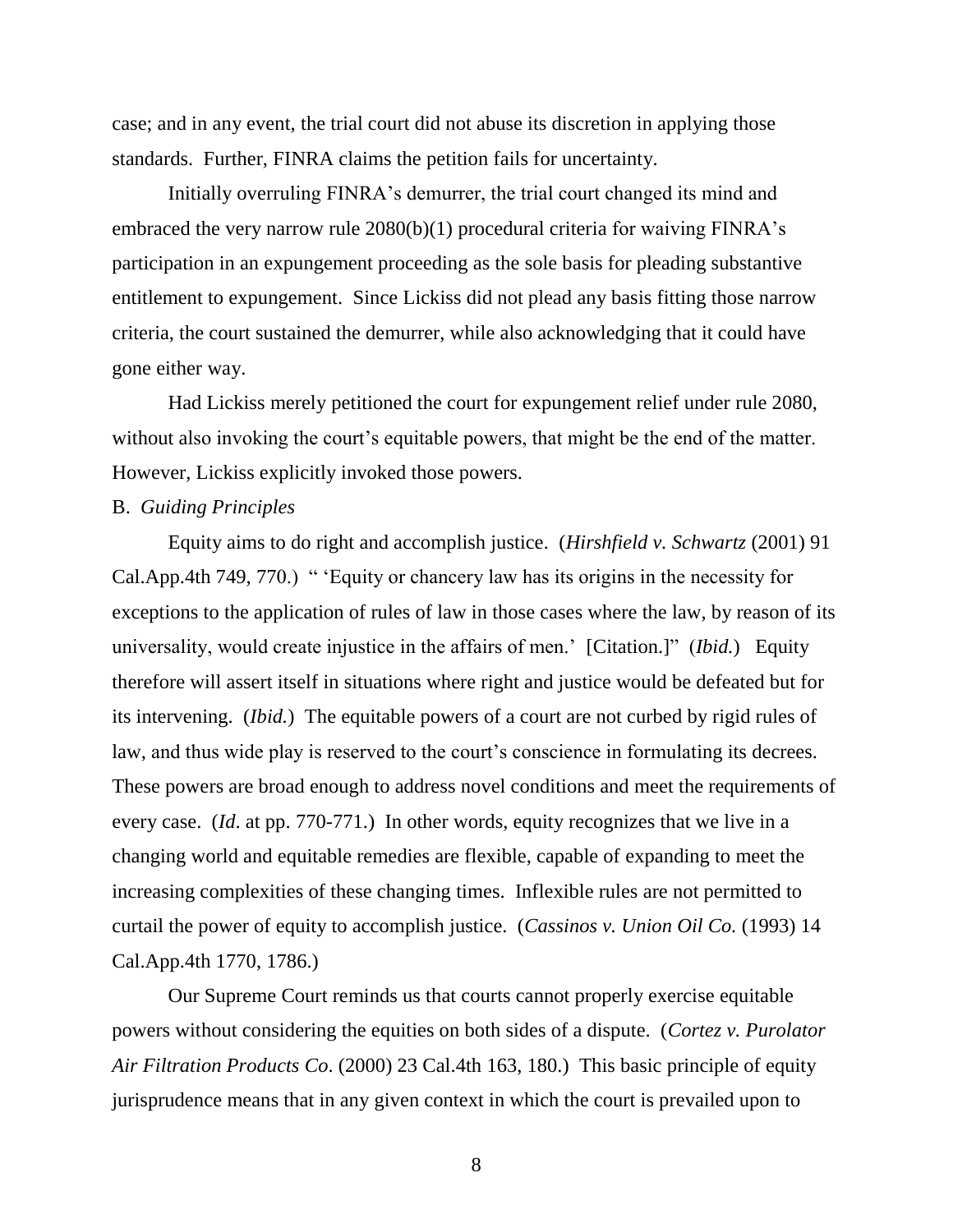exercise its equitable powers, it should weigh the competing equities bearing on the issue at hand and then grant or deny relief based on the overall balance of these equities. (*Ibid*.)

Courts in various states have recognized the inherent equitable power to expunge public records. (See *State v. Schultz* (Minn.App. 2004) 676 N.W.2d 337, 340-341 [inherent power to expunge criminal records]; *State v. Davis* (Fla. 1936) 166 So. 289, 295 [inherent power to expunge, in an appropriate case, certain legislative journal entries].) In *State v. Ambaye* (Minn. 2000) 616 N.W. 2d 256, 261, the Minnesota Supreme Court has explained that expungement is proper where the benefits to the petitioner outweigh the disadvantages to the public and the burden on the court. Lickiss argues that the trial court should have applied a similar rule.

## C. *Analysis*

In the case at hand, Lickiss petitioned for an order directing expungement of his customer complaints, arbitrations, litigations and enforcement actions held within the CRD system operated by FINRA. He cited the court's jurisdiction pursuant to rule 2080 and its inherent equitable powers to effect expungements. The petition recited facts pertinent to equitable relief, namely that the material requested to be expunged was ancient; his regulatory record has long since remained clean; and the material sought to be expunged was overwhelmingly caused by the failure of one investment security over which he had no control or influence. His appended declaration submitted with and referenced in the petition elaborated the factual basis upon which he petitioned for equitable relief, and the points and authorities explained that a court should evaluate a petition for expungement by balancing the individual's need for expungement against the need to protect the public interest.

FINRA argues that the court had discretion, as a court exercising its equitable powers, to determine the appropriate standard to decide the demurrer. From this it reasons that the court did not abuse its discretion in adopting rule 2080(b)(1) as the framework to decide the demurrer, and maintains that this rule was the only standard presented to the court. First, FINRA ignores that Lickiss did suggest an equitable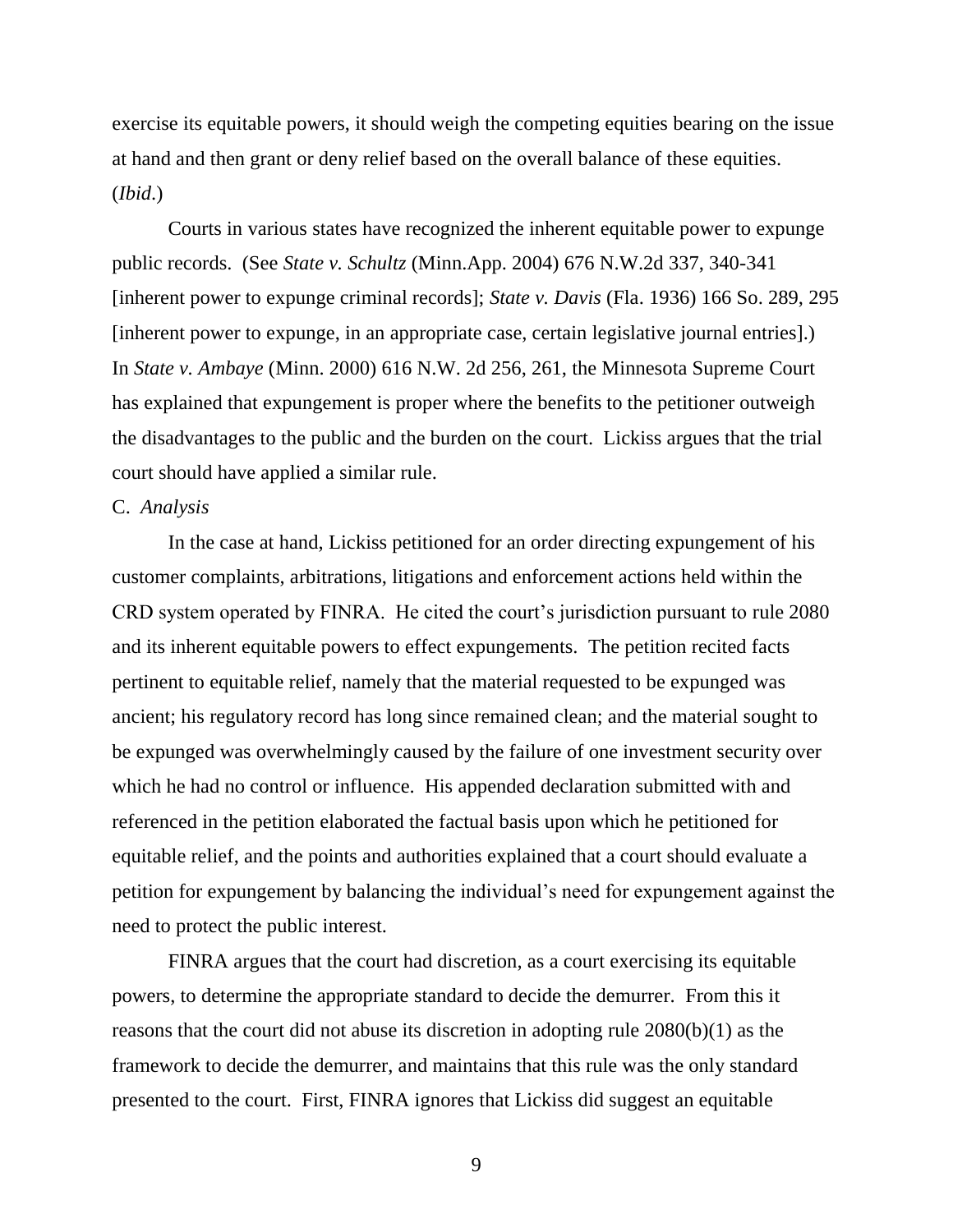standard, namely the balancing and weighing of benefits and burdens. Second, we disagree with FINRA's characterization of the court's action.

Sustaining the demurrer, the trial court never announced that it was donning its equitable hat. If, as FINRA suggests, the court believed that equity permitted it to rely exclusively on rule 2080(b)(1) to resolve the demurrer, the court erred. The choice of a very narrow, rigid legal rule to assess the legal sufficiency of Lickiss's petition—a choice that closed off all avenues to the court's conscience in formulating a decree and disregarded basic principles of equity—was nothing short of an end run around equity. This is particularly so given that on its face rule 2080(b)(1) is a *procedural* rule that does not provide any substantive criteria as to when expungement would be appropriate. The SEC itself argued *against* applying the rule 2080 standards directly to NASD members, acknowledging that federal and state courts are better suited to make the right decision. (68 Fed.Reg., *supra*, 74667-01, 74671.)

Further, if the court determined it could rule on the demurrer without addressing Lickiss's equitable claim it also erred because Lickiss has stated a valid cause of action. Interestingly, the trial court properly and preliminarily overruled FINRA's special demurrer on grounds of uncertainty, grounds that FINRA reasserts on appeal. So ruling, the trial court indicated that demurrers for uncertainty are disfavored, and are granted only if the pleading is so incomprehensible that a defendant cannot reasonably respond. We agree that demurrers for uncertainty are disfavored. We strictly construe such demurrers because ambiguities can reasonably be clarified under modern rules of discovery. (*Khoury v. Maly's of California, Inc.* (1993) 14 Cal.App.4th 612, 616.)

On the other hand, we liberally construe the petition to achieve substantial justice between the parties. (*Arce, supra,* 181 Cal.App.4th at p. 481.) While we would have preferred a standard complaint with numbered paragraphs and a prayer for relief, Lickiss's petition, declarations and points and authority adequately plead a cause of action for expungement. This is not, as FINRA contends, merely a request for a remedy. Rule 2080(a) essentially recognizes the *right* of members and associated persons to seek expungement of information from the CRD system by obtaining an order from a court of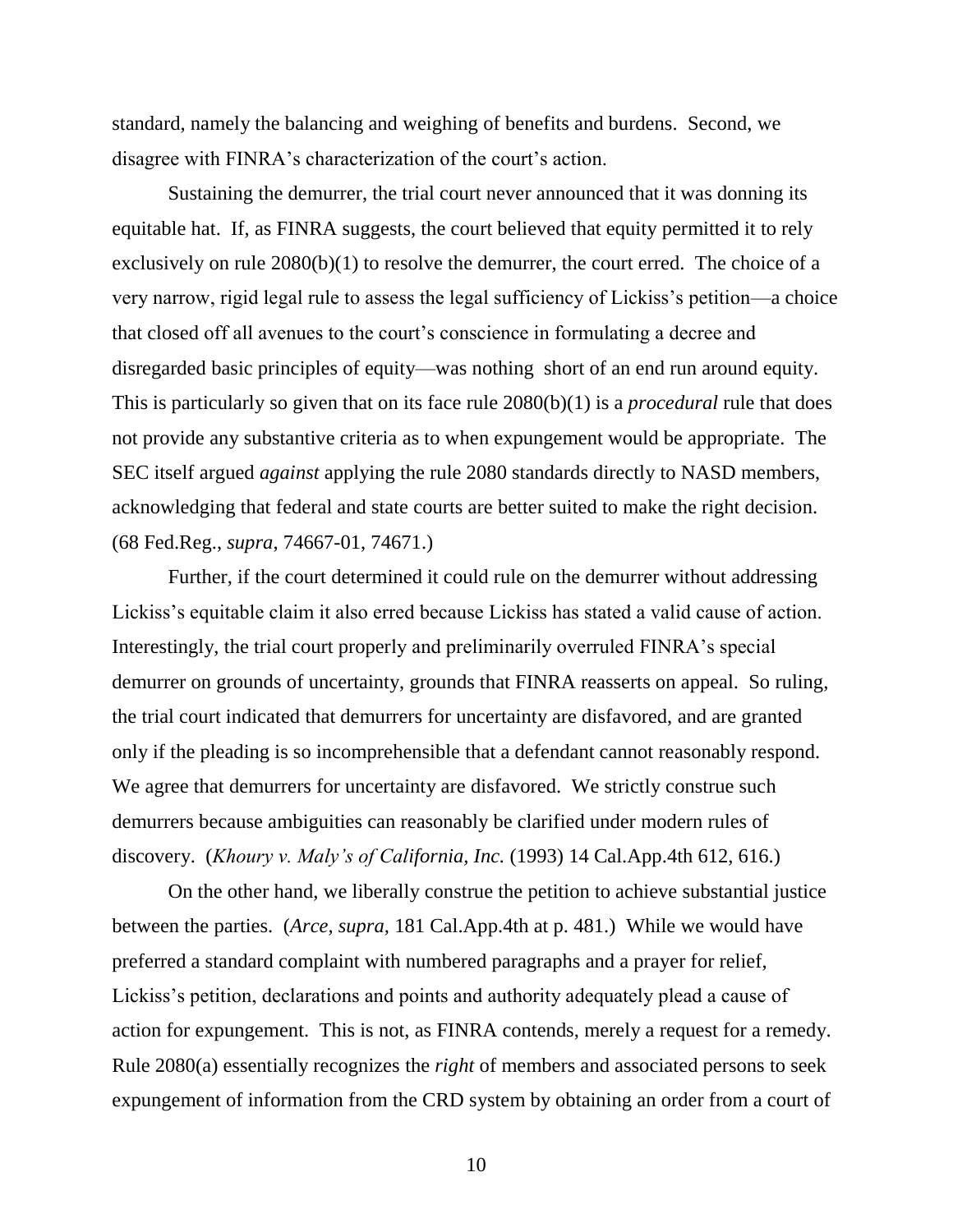competent jurisdiction directing such expungement. Lickiss's petition and declaration reference rule 2080(a) and the facts upon which the equitable remedy of expungement was sought. Lickiss proceeded to state court, took a detour in federal court, and then returned to state court in pursuit of the right to seek expungement. Exercising that right under a rule that provides no substantive criteria for delivering the remedy of expungement, Lickiss called upon the court's inherent equitable powers to weigh the equities favoring expungement against the detriment to the public should expungement be granted. This is enough to pass demurrer.

# **III. DISPOSITION**

We reverse the order sustaining FINRA's demurrer without leave to amend and the ensuing dismissal, and remand for further proceedings consistent with this opinion.

Reardon, J.

\_\_\_\_\_\_\_\_\_\_\_\_\_\_\_\_\_\_\_\_\_\_\_\_\_

We concur:

Ruvolo, P.J.

\_\_\_\_\_\_\_\_\_\_\_\_\_\_\_\_\_\_\_\_\_\_\_\_\_

\_\_\_\_\_\_\_\_\_\_\_\_\_\_\_\_\_\_\_\_\_\_\_\_\_

Rivera, J.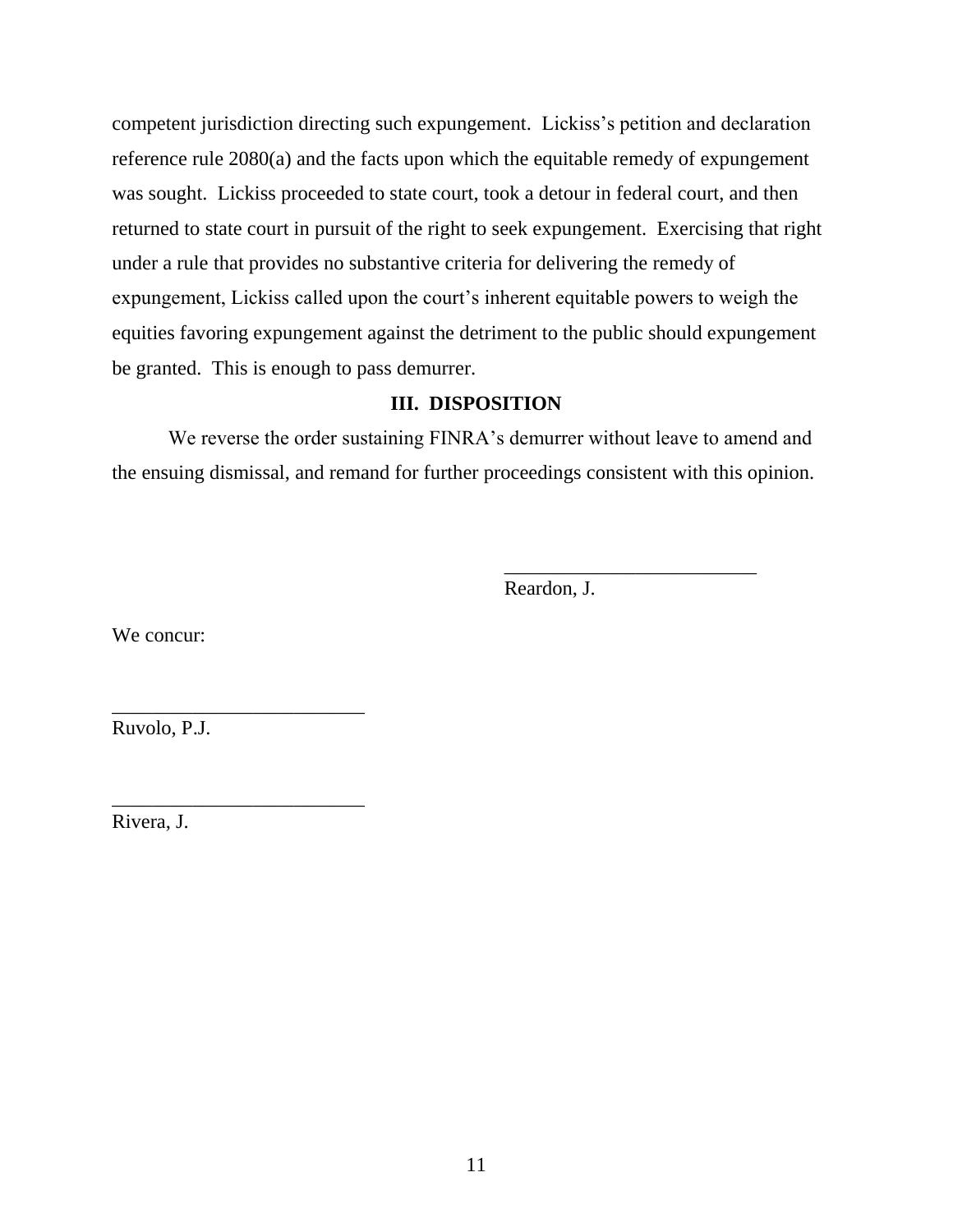*Lickiss v. Financial Industry Regulatory Authority*, A134179

| <b>Trial Court:</b>     | Contra Costa County Superior Court                                |
|-------------------------|-------------------------------------------------------------------|
| Trial Judge:            | Hon. Judith S. Craddick                                           |
| Counsel for Appellant:  | Law Office of Jeffrey S. Salisbury and Jeffrey S.<br>Salisbury    |
| Counsel for Respondent: | Gibson, Dunn & Crutcher, Ethan D. Dettmer and<br>Rachel A. Flipse |